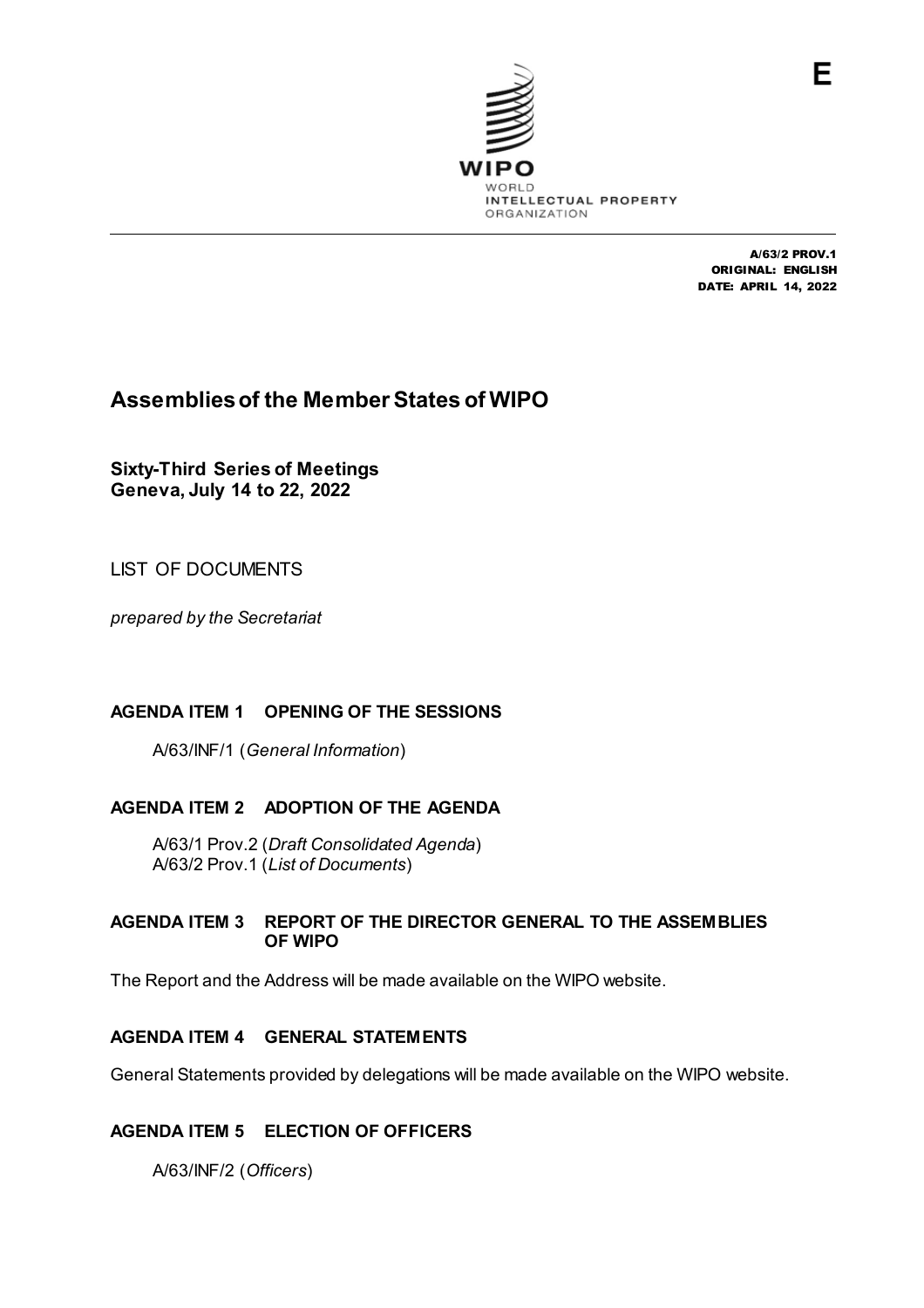#### **AGENDA ITEM 6 ADMISSION OF OBSERVERS**

A/63/3 (*Admission of Observers*)

#### **AGENDA ITEM 7 APPROVAL OF AGREEMENTS**

WO/CC/81/1 (*Approval of Agreements*)

#### **AGENDA ITEM 8 DRAFT AGENDAS FOR 2023 ORDINARY SESSIONS**

A/63/4 (*Draft Agendas for 2023 Ordinary Sessions of the WIPO General Assembly, the WIPO Conference, the Paris Union Assembly and the Berne Union Assembly*)

#### **AGENDA ITEM 9 NEW ELECTORAL CYCLE OF THE OFFICERS OF WIPO ASSEMBLIES AND OTHER BODIES**

A/63/5 (*New Electoral Cycle of the Officers of WIPO Assemblies and Other Bodies*)

#### **AGENDA ITEM 10 REPORTS FROM WIPO COMMITTEES**

- WO/GA/55/1 (*Report on the Standing Committee on Copyright and Related Rights (SCCR)*)
- WO/GA/55/2 (*Report on the Standing Committee on the Law of Patents (SCP)*)

WO/GA/55/3 (*Report on the Standing Committee on the Law of Trademarks, Industrial Designs and Geographical Indications (SCT)*)

- WO/GA/55/4 (*Matters Concerning the Convening of a Diplomatic Conference for the Adoption of a Design Law Treaty (DLT)*)
- WO/GA/55/5 (*Report on the Committee on Development and Intellectual Property (CDIP) and Review of the Implementation of the Development Agenda Recommendations*)

WO/GA/55/6 (*Report on the Intergovernmental Committee on Intellectual Property and Genetic Resources, Traditional Knowledge and Folklore (IGC)*) WO/GA/55/7 (*Report on the Committee on WIPO Standards (CWS)*)

#### **AGENDA ITEM 11 REPORTS ON AUDIT AND OVERSIGHT**

WO/GA/55/8 (*Report by the WIPO Independent Advisory Oversight Committee (IAOC)*) A/63/6 (*Report by the External Auditor*) WO/GA/55/9 (*Annual Report by the Director of the Internal Oversight Division (IOD)*) A/63/7 (*List of Decisions Adopted by the Program and Budget Committee*) [1](#page-1-0)

#### **AGENDA ITEM 12 REPORT ON THE PROGRAM AND BUDGET COMMITTEE (PBC)**

A/63/7 (*List of Decisions Adopted by the Program and Budget Committee*) [2](#page-1-1)

<span id="page-1-0"></span> $1$  In relation to matters covered by this agenda item.

<span id="page-1-1"></span> $2$  In relation to PBC matters other than those covered by Agenda Item 11.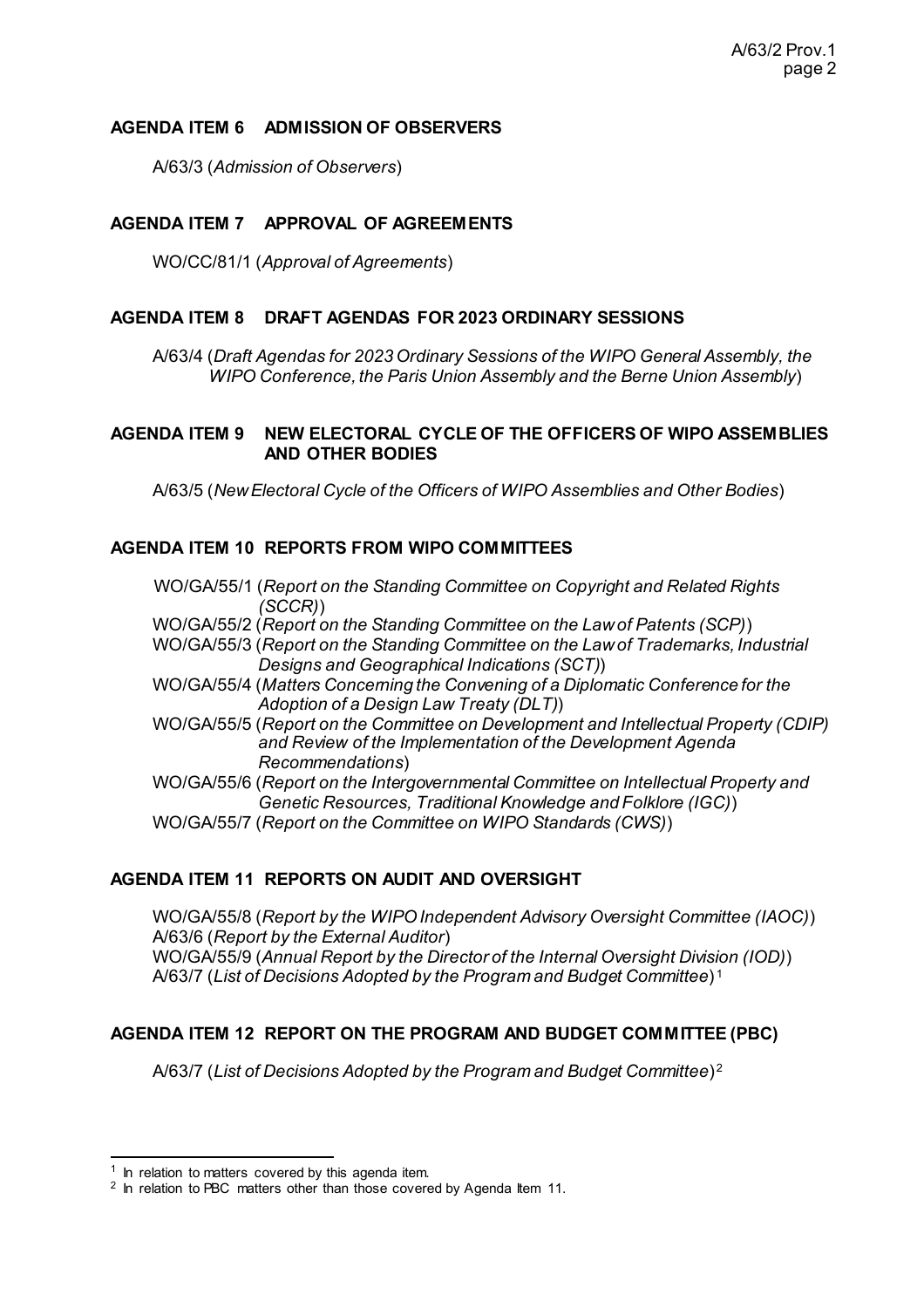#### **AGENDA ITEM 13 REPORTS ON STAFF MATTERS**

WO/CC/81/INF/1 (*Annual Report on Human Resources*) WO/CC/81/INF/2 (*Annual Report by the Ethics Office*)

#### **AGENDA ITEM 14 AMENDMENTS TO STAFF REGULATIONS AND RULES**

WO/CC/81/2 (*Amendments to Staff Regulations and Rules*)

#### **AGENDA ITEM 15 WIPO ARBITRATION AND MEDIATION CENTER, INCLUDING DOMAIN NAMES**

WO/GA/55/10 (*WIPO Arbitration and Mediation Center, including Domain Names*)

#### **AGENDA ITEM 16 MADRID SYSTEM**

MM/A/56/1 (*Proposed Amendments to the Regulations Under the Protocol Relating to the Madrid Agreement Concerning the International Registration of Marks*)

#### **AGENDA ITEM 17 HAGUE SYSTEM**

H/A/42/1 (*Proposed Amendments to the Common Regulations Under the 1999 Act and the 1960 Act of the Hague Agreement*)

#### **AGENDA ITEM 18 LISBON SYSTEM**

LI/A/39/1 (*Report on the Working Group on the Development of the Lisbon System*)

#### **AGENDA ITEM 19 BUDAPEST UNION ASSEMBLY**

BP/A/39/1 (*Forms under the Budapest Treaty*)

#### **AGENDA ITEM 20 ADOPTION OF THE REPORT**

The Summary Report

#### **AGENDA ITEM 21- CLOSING OF THE SESSIONS**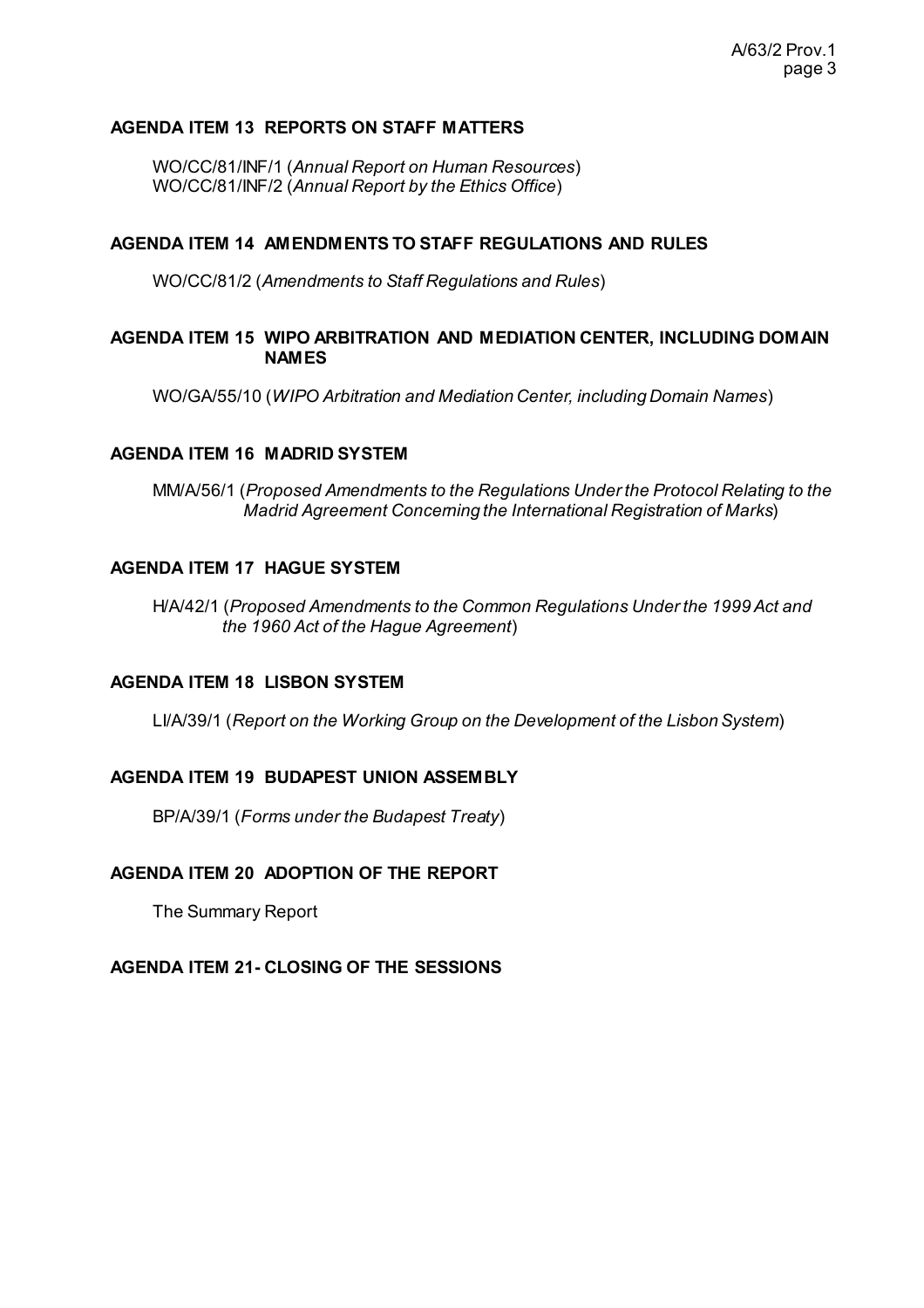## LIST OF DOCUMENTS BY SERIAL NUMBER

| <b>Serial Number</b> | Title of Document <sup>3</sup>                                                                                                                           |
|----------------------|----------------------------------------------------------------------------------------------------------------------------------------------------------|
| A/63/INF/1           | <b>General Information</b>                                                                                                                               |
| A/63/INF/2           | <b>Officers</b>                                                                                                                                          |
| A/63/INF/3           | Accessions to Treaties Administered by WIPO and Constitutional<br><b>Reform Status</b>                                                                   |
| A/63/INF/4           | Status of the Payment of Contributions as at June 30, 2022                                                                                               |
| A/63/INF/5 Prov.     | <b>Provisional List of Participants</b>                                                                                                                  |
| A/63/1 Prov.2        | Draft Consolidated Agenda                                                                                                                                |
| A/63/2 Prov.1        | <b>List of Documents</b>                                                                                                                                 |
| A/63/3               | <b>Admission of Observers</b>                                                                                                                            |
| A/63/4               | Draft Agendas for 2023 Ordinary Sessions of the WIPO General<br>Assembly, the WIPO Conference, the Paris Union Assembly and<br>the Berne Union Assembly  |
| A/63/5               | New Electoral Cycle of the Officers of WIPO Assemblies and<br><b>Other Bodies</b>                                                                        |
| A/63/6               | Report by the External Auditor                                                                                                                           |
| A/63/7               | List of Decisions Adopted by the Program and Budget Committee                                                                                            |
| <b>WO/GA/55/1</b>    | Report on the Standing Committee on Copyright and Related<br>Rights (SCCR)                                                                               |
| <b>WO/GA/55/2</b>    | Report on the Standing Committee on the Law of Patents (SCP)                                                                                             |
| <b>WO/GA/55/3</b>    | Report on the Standing Committee on the Law of Trademarks,<br>Industrial Designs and Geographical Indications (SCT)                                      |
| <b>WO/GA/55/4</b>    | Matters Concerning the Convening of a Diplomatic Conference for<br>the Adoption of a Design Law Treaty (DLT)                                             |
| <b>WO/GA/55/5</b>    | Report on the Committee on Development and Intellectual<br>Property (CDIP) and Review of the Implementation of the<br>Development Agenda Recommendations |
| <b>WO/GA/55/6</b>    | Report on the Intergovernmental Committee on Intellectual<br>Property and Genetic Resources, Traditional Knowledge and<br>Folklore (IGC)                 |
| <b>WO/GA/55/7</b>    | Report on the Committee on WIPO Standards (CWS)                                                                                                          |
| <b>WO/GA/55/8</b>    | Report by the WIPO Independent Advisory Oversight<br>Committee (IAOC)                                                                                    |
| <b>WO/GA/55/9</b>    | Annual Report by the Director of the Internal Oversight<br>Division (IOD)                                                                                |
| WO/GA/55/10          | WIPO Arbitration and Mediation Center, including Domain Names                                                                                            |

 $\frac{3}{3}$  All documents are prepared in the six follow ing languages, unless indicated otherw ise:

<span id="page-3-0"></span>E: English; A: Arabic; C: Chinese; F: French; R: Russian; S: Spanish.